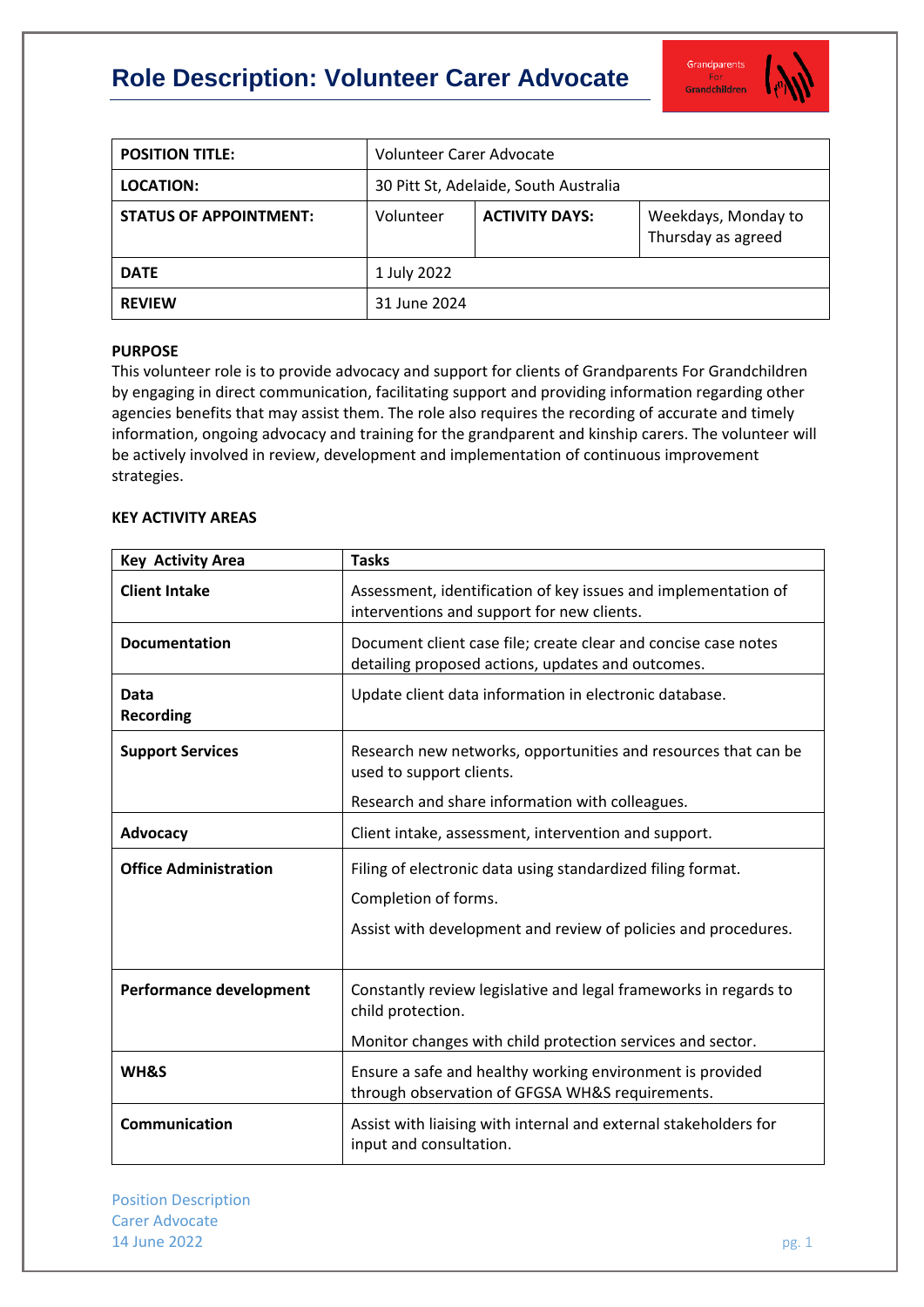## **Role Description: Volunteer Carer Advocate**



## **VOLUNTEERING CONDITIONS**

All GFGSA volunteers must observe all lawful intentions and instructions and abide by GFGSA Policies and Procedures.

Public or Media Comment **–** GFGSA volunteers are not permitted to make public, media, or social media comments on behalf of the organisation, unless authorised to do so by the Chief Executive Officer. GFGSA volunteers must not speak with funding bodies and government departments on any financial, legal and policy matters pertaining to the organisation, unless authorised to do so by the Chief Executive Officer.

All volunteer and employee positions are required to have a current DHS Working With Children Check (WWCC). During any period where a volunteer is not subject of a current WWCC, the volunteer may be removed from appropriate tasks until a current WWCC is obtained.

Volunteer Carer Advocates must be eligible to volunteer in Australia.

Volunteer Carer Advocates must hold a Current Class C driver's licence.

A trial period of 3 months may be required and annual reviews will occur.

Willingness to participate in professional development and training as required. Where training is deemed as Mandatory by the Chief Executive Officer, a volunteer may be removed from appropriate tasks until the required training is completed.

## **SPECIAL CONDITIONS**

Duties will normally be performed during office hours between 9.30am – 4.00pm Monday to Thursday (as agreed).

When agreed, there may be additional travel time necessary to reach Village and Mobile Outreach locations.

Where the incumbent identifies a conflict of interest with another paid or unpaid role held by them, the Chief Executive Officer of GFGSA must be advised as soon as reasonably practicable.

## **VOLUNTEERING TIME COMMITTMENT**

Days required – 2 days per week Times – 9.30 a.m. – 4.00 pm. Minimum time per week – 12 hours per week

#### **REPORTING RELATIONSHIPS**

This role works within the guidelines and under the supervision of the Operations Coordinator

## **WORKING RELATIONSHIPS**

Member of: Operational/Carer Advocate Team

## **EDUCATION/QUALIFICATIONS**

*Essential:* 

Nil specified

#### *Desirable:*

Qualifications in Advocacy/Community Services or a related field Current C Class driver's licence

Position Description Carer Advocate **14 June 2022** pg. 2